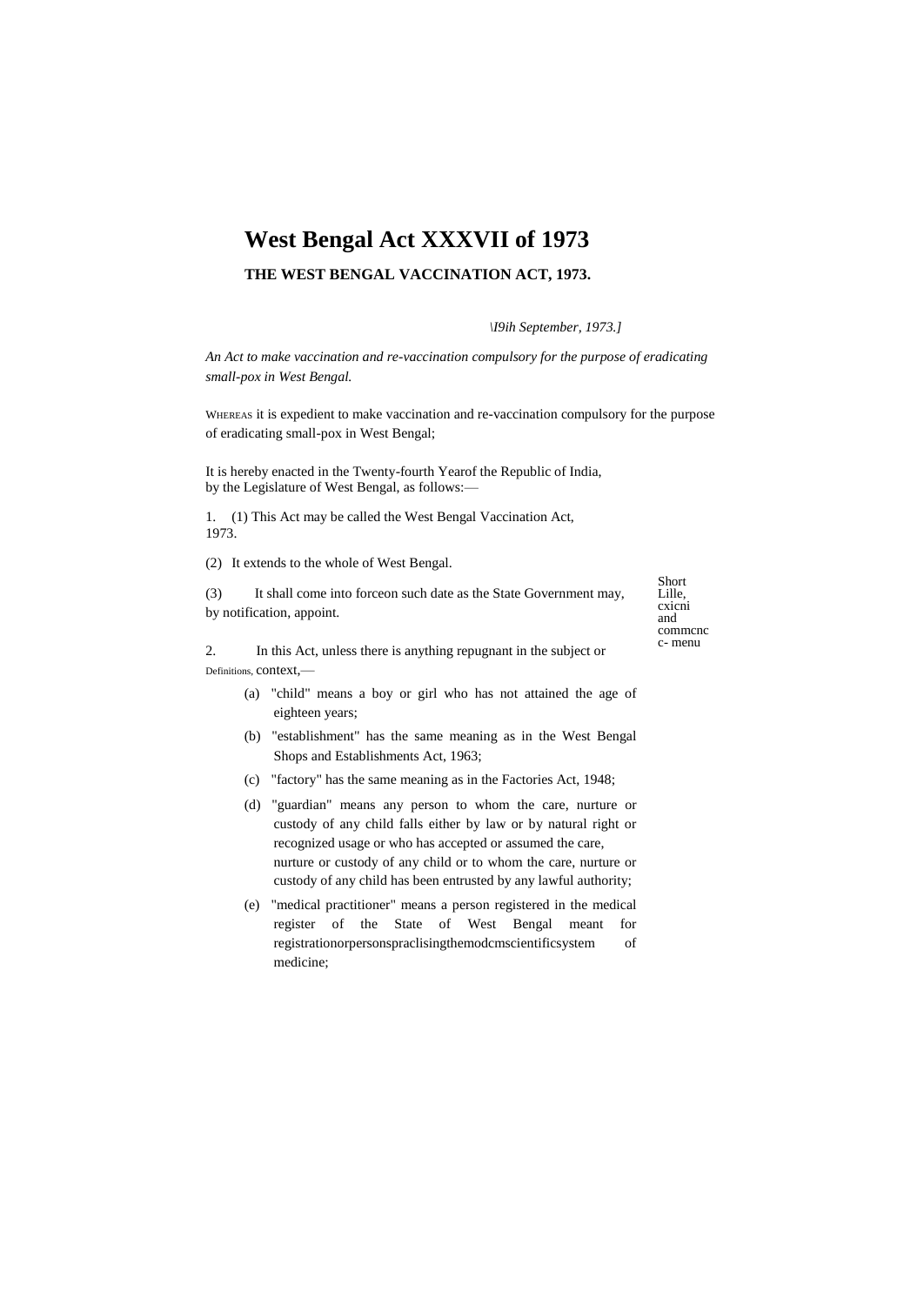[Wesl Ben. Act

#### *fSccrion J.)*

- (0 "notification" means a notification published in the *Official Gazette;*
- (g) "person" means a male or female who has attained the age of eighteen years;
- (h) "prescribed" means prescribed by rules made under this Act;
- (i) "Superintendent of Vaccination" means an officer of the ' State Government or a local authority having prescribed qualifications appointed as such by the Sine Government by notification for any urea to be specified "n the notification, and di fferent officers may be appointed for different areas;—
- (j) "unprotected child" means a child who has not
	- fi) been successfully vaccinated or re-vaccinated wiihin a period of three years immediately before the coming into force of this Act; or
	- (ii) been certified under this Act to be insusceptible to vaccination;
- (k) "unprotected person" means a person who has not—
	- (\*0 been successfully vaccinated or re-vaccinated wiihin a period of three years immediately before the coming into force of this Act; or
	- (ii) been certified under this Act to be insusceptible to vaccination;
- (I) "vaccinator" means any person employed or authorised by the State Government or a local authority to act as vaccinator and includes a medical practitioner;
- (m) "vaccinating centre" means a placc where vaccination is performed.
- Duties of **3.** (l) The guardian of an unprotected child below six months of age parcmsor<br>buardians  $\eta_{\text{ave suc}}$ j<sub>1</sub> vaccinated before the child reachcs that age at a

regarding vaccination centre within the prescribed hours or by a vaccinator. vaccinal ion **of children. (2)** The guardian of an unprotected child, who is above **six** months of

age and is a resident in the State of Wesl Bengal, shall, wiihin one month after this Act comes into force, gel lhe child vaccinated.

(3) The guardian of a child who has been brought within Lhe Slate of West Bengal without a certificate of successful vaccination orre-vaccinntion performed wiihin a period of three years prior to the date of entry shall, within seven days from lhe date of such entry, get the child vaccinated or rcvaccinaied, as the case may be.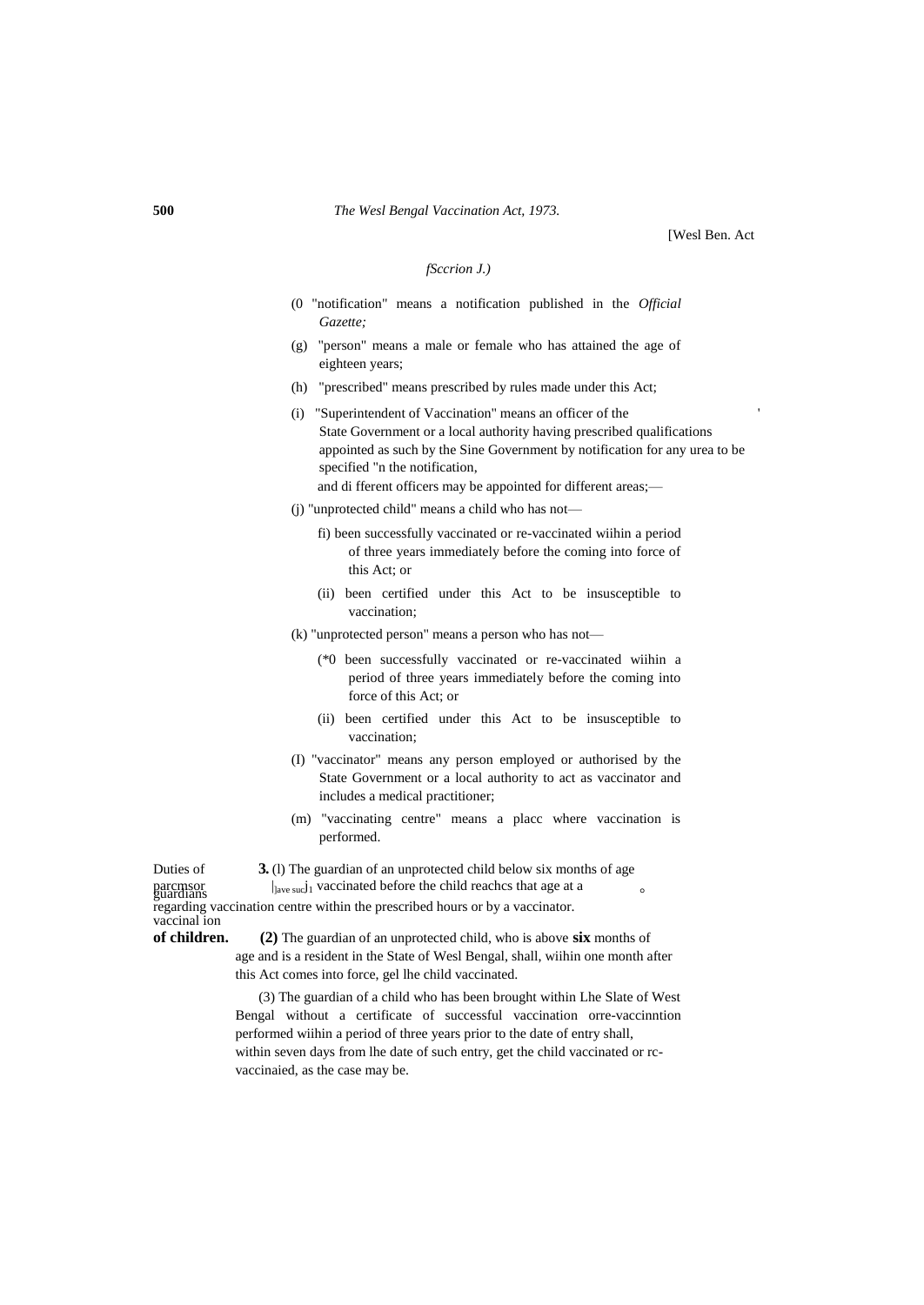#### *(Sections 4-8.)*

4. (1) An unprotected person who is a resident in the State of West Bengal shall, within one month after this Act comes into force, get himself vaccinated.

(2) Any person who has entered the State of West Bengal without a certificate or successful vaccination or re-vaccination performed within a period of three years prior to the date of entry shall, within seven days from the date of such entry, get himself vaccinated or re-vaccinated, as the case may be.

5. A vaccinator to whom any unprotected child is brought or any unprotected person comes for vaccination stial I with all reasonable despatch vaccinate child or such person.

6. After a child or person has been vaccinated in accordance with the provisions of the Act, the vaccinator shall direct the guardian of the child or the person to attend on such dale, not exceeding ten days, and at such time and placeas may bespccificd by him for the purpose of inspecting and ascertaining the result of vaccination.

7. (1) If the vaccinator finds on inspection thai the vaccination has been successful, he shall give a certificate of successful vaccination in the prescribed form.

(2) Ifthevaccinator finds that the vaccination is unsuccessful, he shall direct the guardian of the child or the person lo have a re-vacci nation to be performed by the vaccinator and such re-vaccination shall be inspcctcd and after inspection shall be dealt with as in respect of the previous occasion.

8. (1) If the Superintendent of Vaccinaiion is salisfied that a child or a person within his jurisdiction has been thrice unsuccessfully vaccinated, r Johann Harry (1986) and the control of the control of the control of the control of the control of the control of the control of the control of the control of the control of the control of the control of the control of t

he shall deliver to Ihc guardian of ihe child or the person, as the case may hiling to be, a certificate in the prescribed form and the child or the person shall not vaccinaiion be required to be vaccinated within twelve months of the last unsuccessful vaccination.

(2) If after twelve months the child or the person is again found lobe insusceptible of successful vaccination on three successive operations, a certificate to that effect shall be given in the prescribed form Lo the guardian of the child or the person and the child or the person shall not be required lo be vaccinated again.

Unprolcclcd person lo gel himself v;ircini!(«d.

Duly or vaccinator.

Allen da nee for ascertainin g resulis of vjccinalim i.

Action to be taken when vaccination is successful or  $mit$ ccsslul.

.<br>insuscepti-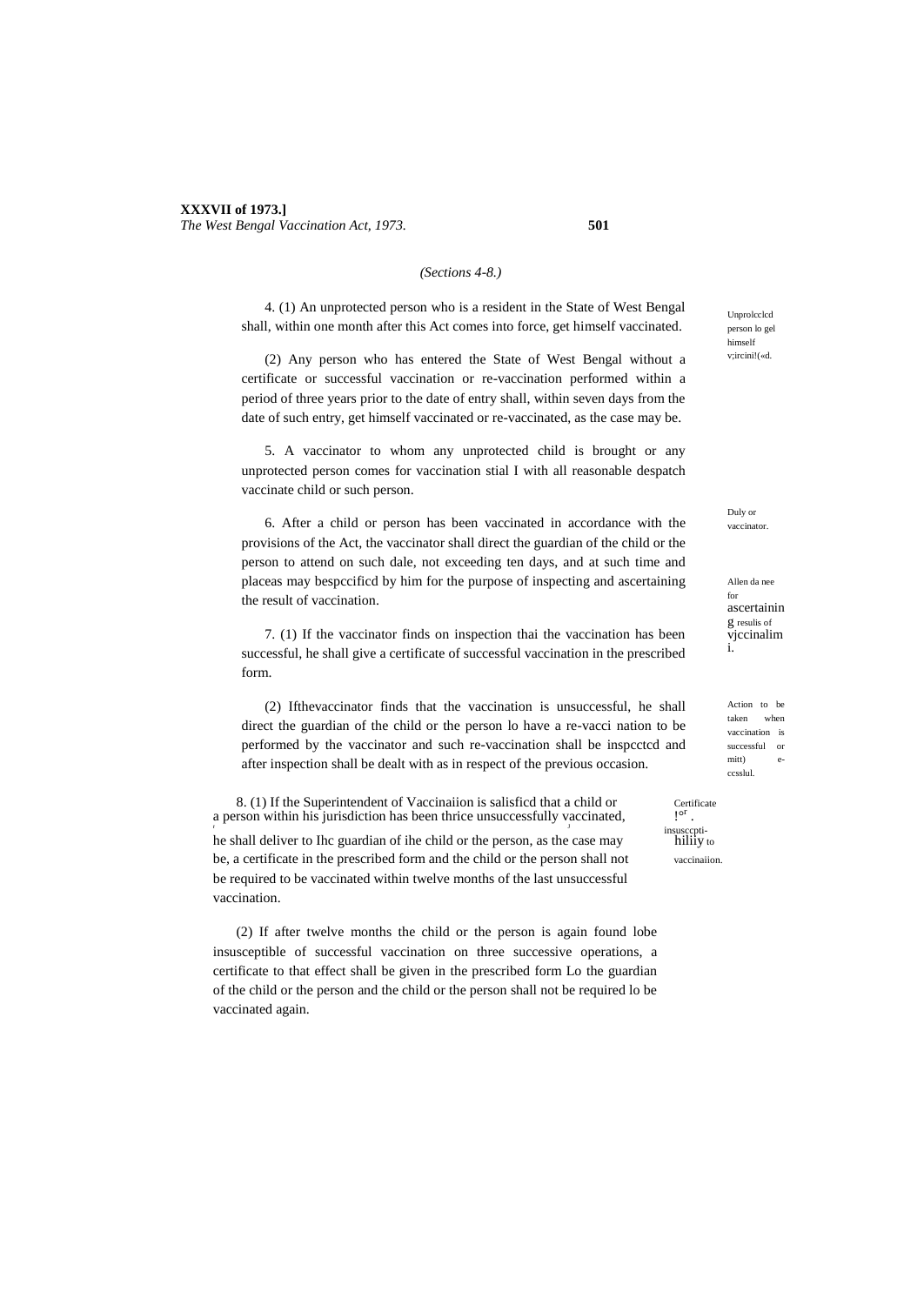## **502** *The Wesl Bengal Vaccination Act, 1973.*

[West Ben. Act

# *(Sections 9-1 J.)*

Compulsory rc "Vaccination.

9. (I) WiLhin three months of the completion of a period or three years from Hie date of successful primary vaccination every child or person shall be taken or shall submit himself, as the case may be, to a vaccinator or a vaccinating centre for the purpose of revaccination in \he prescribed manner,

(2) Every child or person shall be taken or shall submit himself, as the case may be, to a vaccinator or a vaccinating centre to be re-vaccinated at intervals often years following revaccination under sub-section (I) and the provisions of sections 6 and 7 shall thereupon apply.

10. (I) Notwithstanding anything contained in sections 8 and 9, the Superintendent of Vuccination may, in lhe event of an outbreak or threatened outbreak or small-pox, direct any

child or person within his jurisdiction to be forthwith vaccinated or re-vaccinated, as the cose may be.

Re- vaccination in the evenI of outbreak of small-pox.

(2) For the purpose of vaccination and re-vaccinalion under subsection (1) the Superintendent of Vaccination may take the assistance of police, if necessary.

11. (1) The SuperintendentofVacci nation shall ascertain whetherall children and persons within his jurisdiction have successfully undergone vaccination or re-vaccination as required under this Act and if he has reason to beli ve that lhe guardian of any child or any person has failed to perform his duty imposed undcrthis Act, theSuperiniendentofVaccinalion shall serve or cause to be served on the guardian of the child or the person concerned a notice requiring the child or the person to be vaccinated or re- vaccinated within a period of fifteen (lays from the date of service of the notice or presented for inspection at such lime and place lobe specified in the notice:

Provided that if the Superintendent of Vaccination has reason to believe that there is wiihin his jurisdiction an unprotected child or person residing in a *busiee* or slaying in any type of shelter and having no fixed place of residence, he shall take immediate steps for vaccination or re- vaccination of such child or person with the assistance of police, if necessary.

(2) The Superintendent of Vaccination shall discharge such other duties and perform such other functions as may be prescribed.

(3) The Slate Government may appoint such number of Assistant Superintendents of Vaccination and Inspectors of Vaccination as the Si ale Government may think Hi.

(4) The Assistant Superintendent of Vaccination and Inspectors of Vaccination shall perform such functions as may be assigned to them by ihe Superintendent of Vaccination.

Duties and functions of Superintenden of Vaccination and crtticr officers.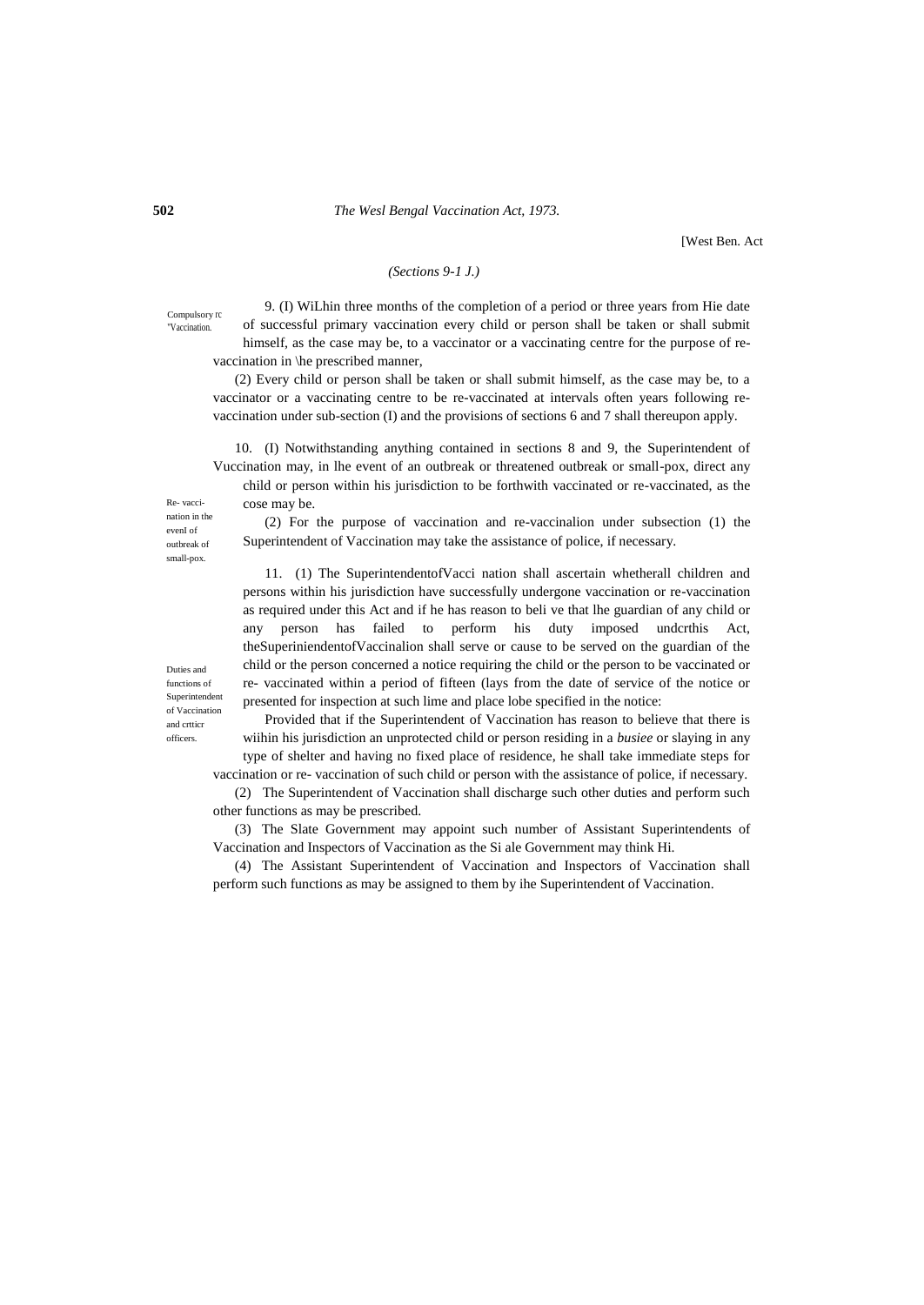#### **XXXVII of 1973.]** *The West Bengal Vaccination Act, 1973.* **503**

## *(Sections 12-16.)*

Vaccination in hasp it si. health ccnlrc, clc. 12. (1) The Superintendent of every hospital, Medical Officer in charge of every health centre, maternity centre or any other medical institution, or the medical authority of every nursing home—

- (a) shall cause any child born therein Lo be vaccinated within three days
	- from the date of birth or before the date of discharge whichever is earlier unless the Superintendent, Medical Officer or the medical authority is of opinion that the child is not in a fit state of health to be vaccinated;
- (b) shall cause every patient admitted therein Lobe vaccinated or re-vaccinated unless such patient has been vaccinated or re-vaccinated as required under this Act.

(2) Any medical practitioner atlending a female during confinement shall after the birth of a child inform the Superintendent of Vaccination having jurisdiction of such birth and the Superintendent of Vaccination shall lake steps for ihc vaccination of the child within a period of seven days from the receipt of such informaiion.

(3) The Superintendent of every hospital, Medical Officer in charge of every health centrc, maiemily centre or any other medical institution or the medical authority of every nursing home shall maintain such records and registers as may be prescribed.

13. No pereonshall.withoula valid vaccinalioncenificate, be permitted to enter the premises or any infectious diseases hospital or to enter any ward of a hospital, where persons attacked with small-pox arc admitted.

Entry into infectious disease s hospital.

Duly *o f*  owner or ocoupicr.

14. Ii shall be the duty of every owner or occupier of a house, hut, tenement or *bustee* lo see that any person coming io the house, hut, tenement or as a guest or otherwise or any person employed therein as an attendant or a servant, whether on a pan-lime or full-time basis, has been vaccinated or re-vaccinated, as the case may be.

15. Every owner or occupier of a house, hut, tenement, *bustee,* boat, vessel, or public vehicle shall allow the Superintendent of Vaccination having jurisdiction or any person duly authorised by him in writing to have acces s the re to a fter g i v i ng s u c h no t i ce as m ay be presc ribc d fo r the purp ose of ascertaining whether the inmates or passengers are vaccinated or re- vaccinated.

Inspection and delection of unprotected child or person.

16. TheStateGovernmentmay,ifilthinksnccessarysotodoinorder ReMriciion to prevent the spread of small-pox, direct, by notification, that for a period <sup>on cnlI</sup>7' io be specified in the notification no child shall be brought within the State or West Bengal without a certificate of successful vaccination or re- vaccinaiion performed within a period of three years prior lo the date of entry.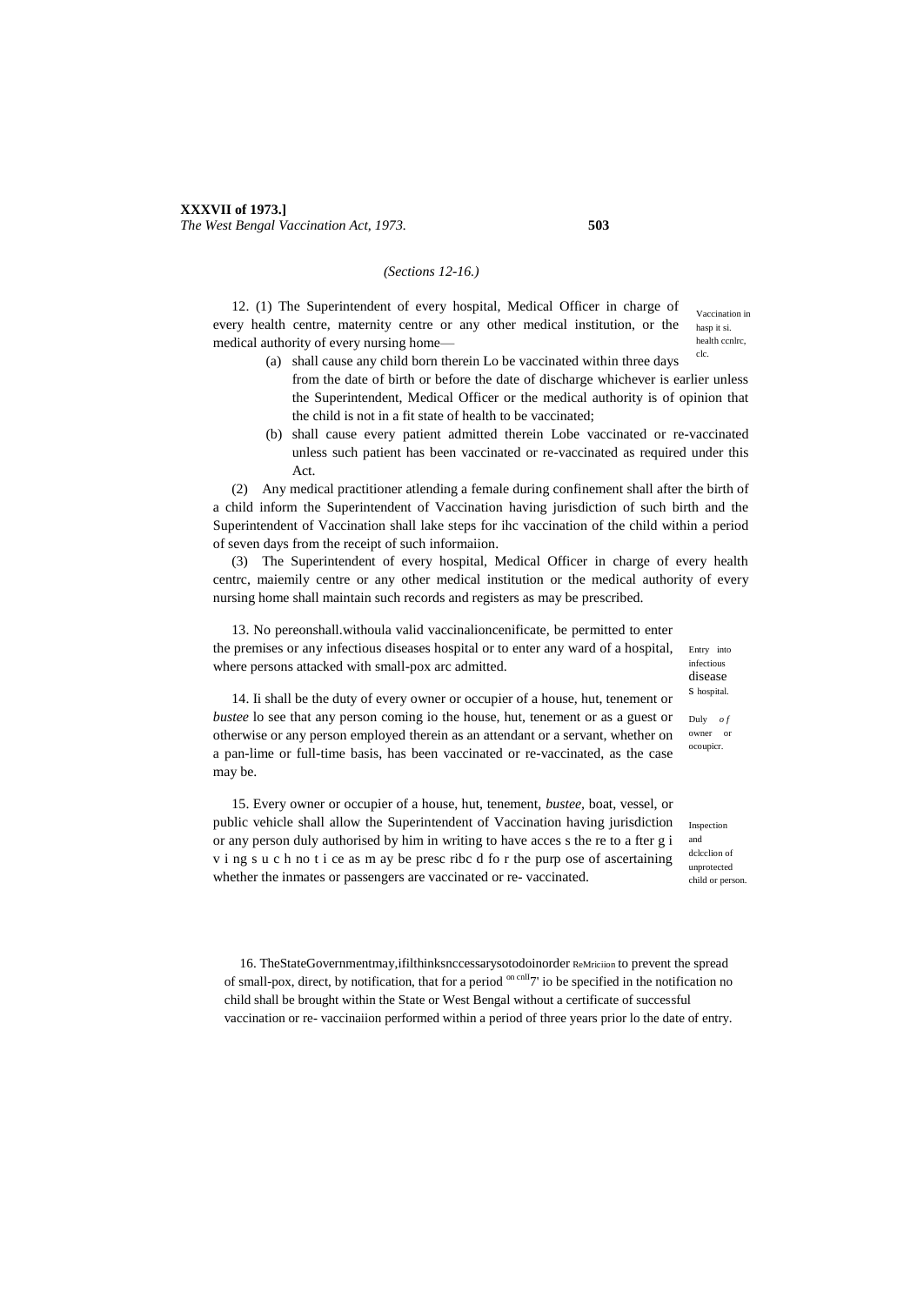## **504** *The Wesl Bengal Vaccination Act, 1973.*

[West Ben, AcL

## *(Sections 17-23.)*

Restriction on admission in cducalional ins li in I ions.

17. Nochildor person shall be adminedto any educational instituiion in Wesl Bengal and no person shallbeemployed in any office, establishment, educational institution or factory, in Wesl Bengal noi being an office, establishment, educaiional institution or a Factory of or under the control of the Central Government without a certificate of successful vaccination or re-vacci nation performed wiihin a period or three years prior to lhe date of admission or employment.

IS. It shall be the duty of every poIice-officer in charge of a police- sialion lo inform the Superintendent of Vaccination having jurisdiction of lhe existence of any unprolecled child or person within the jurisdiction of the police-station when information of lhe existence of such child or person is given to him by any person and to render all assistance lo lhe Superintendent to perform his functions under litis Act.

19. No fee or remuneration shall be charged for any vaccination or re- vaccination performed by a vaccinator other than a medical practitioner or for any certificate given under this Act at a vaccination centre.

20 If an unprotected child who has attained the age of six months after the commencement of this Act remains unvaccinaied, the guardian of the child shall be punishable with line which may extend to fifty rupees.

21. Any guardian of an unprotected child or any unprotected person who contravenes the provisions of sec lion 3, section 4, section 6, subsection (2) of section 9 and sub-scction (1) of section 1 I and any vaccinator who neglects or refuses to issue any prescribed certificate under this Act shall be punishable with fine which may exiend to fifty rupees.

22. Whoever wilfully signs or procures the signing or making a false certificate or duplicate certificate under this Act shall be punishable with imprisonment for a temi not exceeding one inonih or with fine not exceeding one hundred rupees or wilh boih.

23. If any vaccinator olher than a medical practitioner accepts or agrees to accept or attempts to accept any fee or remuneration, he slull be punishable with imprisonment which may exiend lo two years or with fine which may extend to one thousand rupees or wilh both.

Vaccination fee.

Duly of policeofficcr,

Penalty for noi vaccinating a child wiihin lhe age of vis inonlhs.

**Olhcr** penalties.

Penally for Talse certificate.

Penally for acccplinfi illegal re iti tin edition.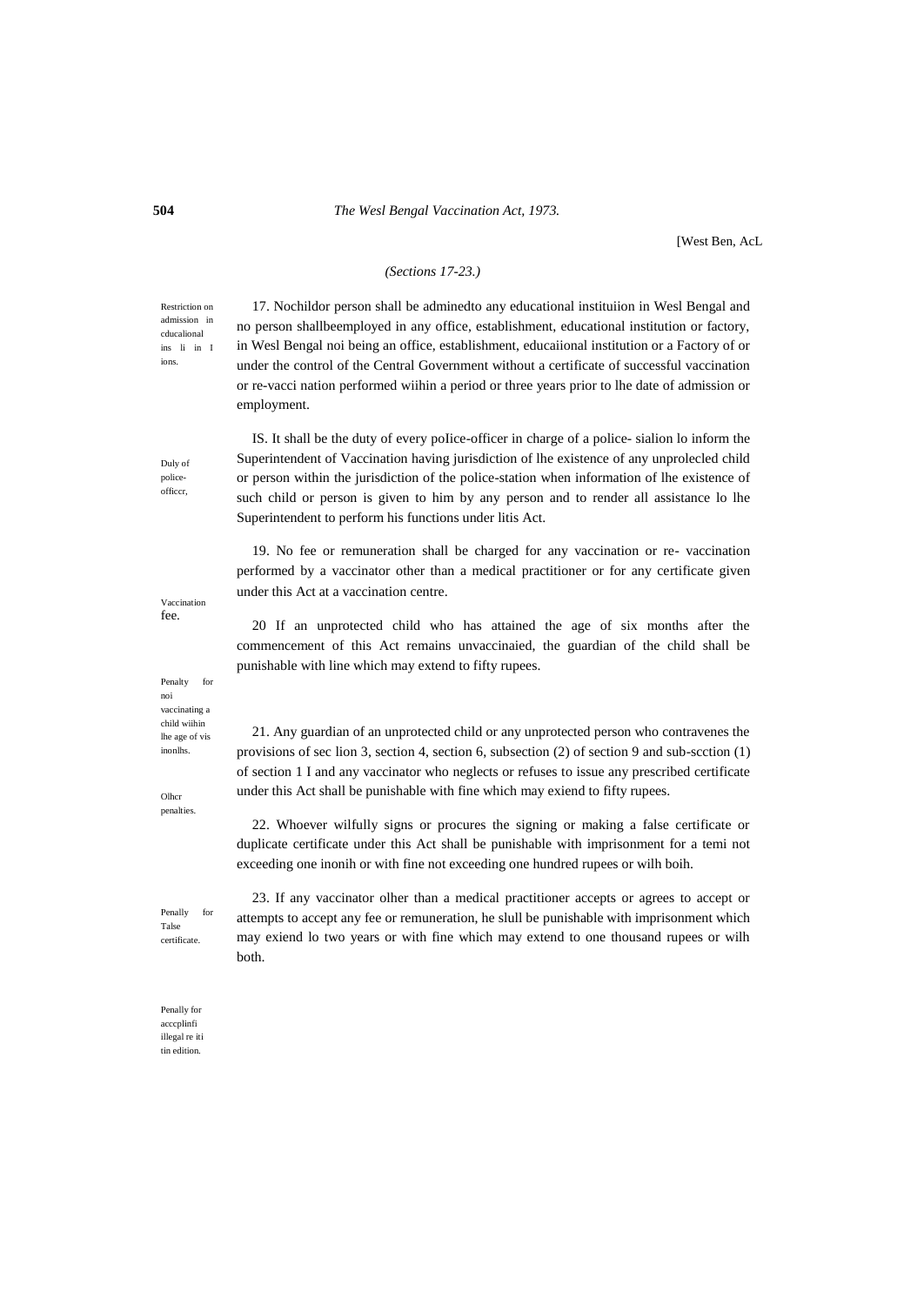## *(Sections 24-29.)*

24. If the owner or occupier of a house, hut, tenement or *bustee* neglects or fails to perform the duty imposed on him under section 14, he shall be punishable with fine which may extend to fifty rupees.

25. If the owner or occupier of a house, hut, tenement, *bustee,* boat, vessel or public vehicle refuses the Superintendent of Vaccination or the person duly authorised by him to have access thereto for the purpose of section 15 without reasonable cause, he shall be punishable with imprisonment which may extend to two years or with fine which may extend to one thousand rupees or with both.

26. Whoever contravenes the provisions of section 17 shall be punishable with Fine which may extend to fifty rupees.

27. (1) All offences under this Act shall be cognizable and bailable and, subject to the provisions of any law for the time being in force for the trial of offences, such offences may be tried by a Magistrate not below the rank of the first class.

(2) When any person or the guardian of any child has been convicted by a Magistrate for not being, or for not getting such child, vaccinated or re-vaccinated, the Magistrate shall make an order directing immediate vaccination or re-vaccination of such person or child, as the case may be.

28. In any prosecution under this Act for the negligence of a guardian Prosecution to get a child vaccinated or for the negligence of a person lo get himself  $^{6}$ 

vaccinated, it shall not be necessary in support of such prosecution to prove that the guardian or the person, as the case may be, received notice from the Superintendent of Vaccination or any other officer of the requirement of law in this respect. If the guardian or the person produces a certificate of successful vaccination the same shall be a sufficient defence for him.

29. If any certificaie issued under Ihis Aci is lost, destroyed or defaced, a duplicate certificaie may be issued on application in the prescribed manner from the person concerned.

Penally Tor no l performing ihc duty imposed under section 14.

Penally for refusal lo give access.

Penally for contravention nf section 17. Trial of

offences.

negligence.

Issue or duplicate cerlini<sup>r</sup>Jlc.